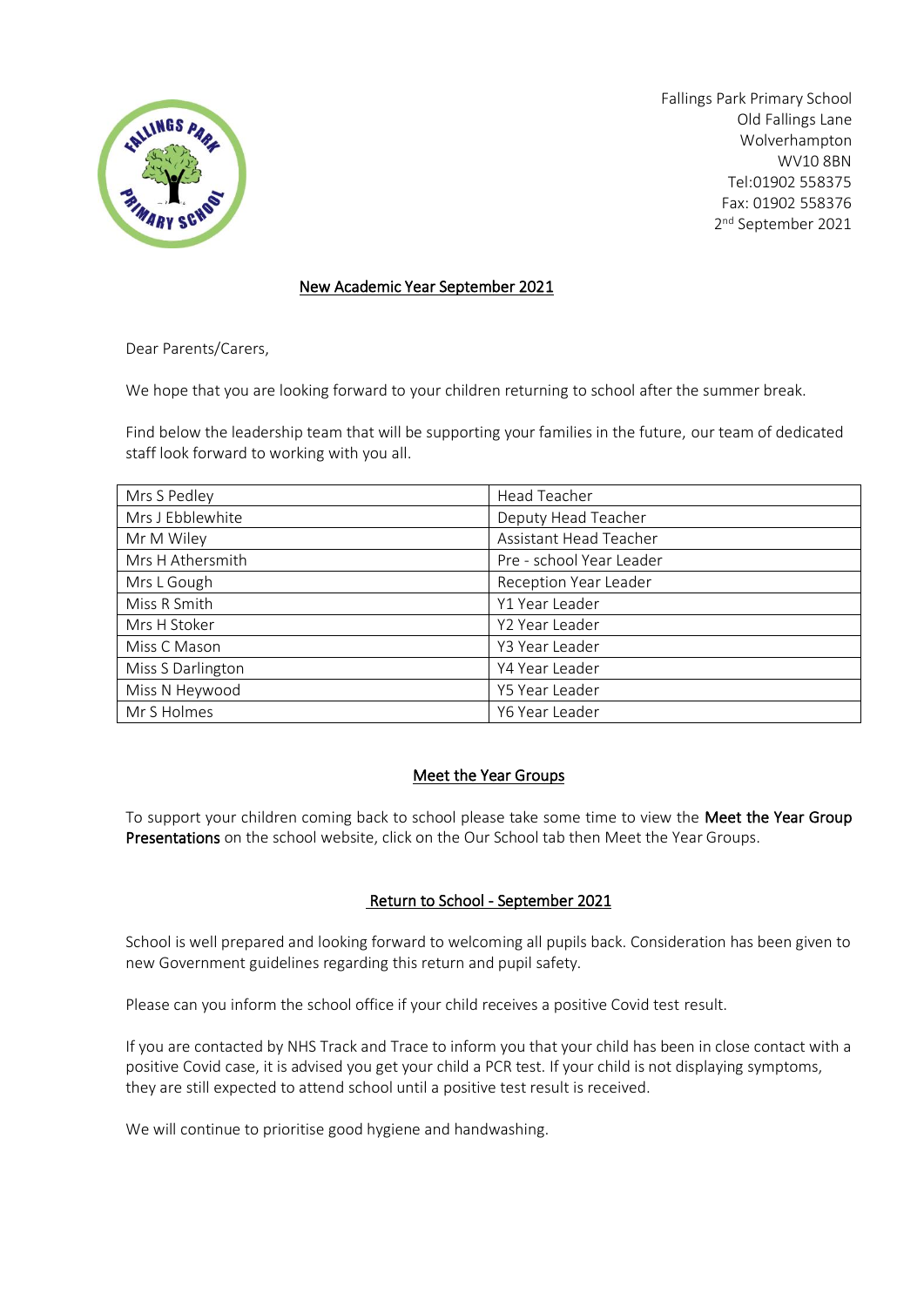Pupils can access the school site from 8.30am with gates closing at 8.55am. Where possible please can one adult accompany their child onto the school site. All children in Reception -Y6 will finish lessons at 3.15pm.

# Resources needed for school

School uniform must be worn. Please see the Meet the Year Group Presentations to ensure that your child follows school guidelines.

Pupils in Year 1 to 6 will be able to wear their PE Kit to school on their allocated PE days. This must consist of a white t-shirt, blue or black tracksuit/shorts and trainers or pumps.

Reception must bring their PE kit in a labelled bag each week or half term. Nursery and Tiny Trees do not require a PE kit.

| Year Group | PE Day    | Games Day |
|------------|-----------|-----------|
| Reception  | Friday    |           |
| One        | Monday    | Friday    |
| Two        | Friday    | Wednesday |
| Three      | Tuesday   | Wednesday |
| Four       | Wednesday | Friday    |
| Five       | Thursday  | Thursday  |
| Six        | Tuesday   | Friday    |

Children to bring a labelled water bottle. If your child uses an inhaler, please send these back into school ensuring they are labelled.

#### Swimming

Swimming will begin on 14<sup>th</sup> September 2021 for pupils in Year 6. Parents will be sent further information regarding these sessions.

#### Contacting school

For school enquiries please telephone the school office on 01902 558375 or email [fallingsparkprimaryschool@wolverhampton.gov.uk.](mailto:fallingsparkprimaryschool@wolverhampton.gov.uk) If you have an enquiry regarding your child in school, please email their year leader.

| <b>Tiny Trees</b> | tinytrees@fallingspark.org.uk |
|-------------------|-------------------------------|
| Nursery           | nursery@fallingspark.org.uk   |
| Reception         | reception@fallingspark.org.uk |
| Year 1            | Year1@fallingspark.org.uk     |
| Year 2            | Year2@fallingspark.org.uk     |
| Year 3            | Year3@fallingspark.org.uk     |
| Year 4            | Year4@fallingspark.org.uk     |
| Year 5            | Year5@fallingspark.org.uk     |
| Year 6            | Year6@fallingspark.org.uk     |